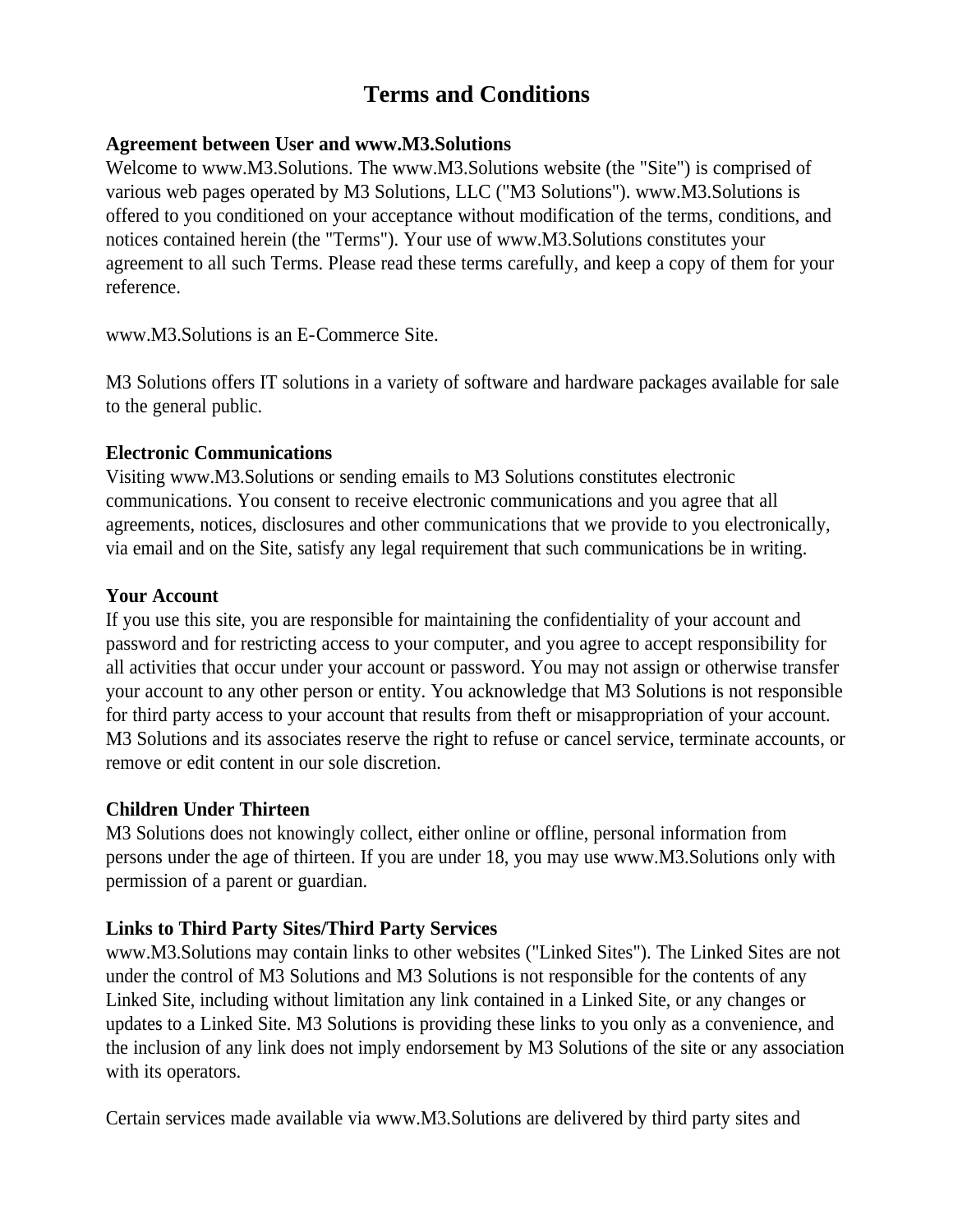organizations. By using any product, service or functionality originating from the www.M3.Solutions domain, you hereby acknowledge and consent that M3 Solutions may share such information and data with any third party with whom M3 Solutions has a contractual relationship to provide the requested product, service or functionality on behalf of www.M3.Solutions users and customers.

### **No Unlawful or Prohibited Use/Intellectual Property**

You are granted a non-exclusive, non-transferable, revocable license to access and use www.M3.Solutions strictly in accordance with these terms of use. As a condition of your use of the Site, you warrant to M3 Solutions that you will not use the Site for any purpose that is unlawful or prohibited by these Terms. You may not use the Site in any manner which could damage, disable, overburden, or impair the Site or interfere with any other party's use and enjoyment of the Site. You may not obtain or attempt to obtain any materials or information through any means not intentionally made available or provided for through the Site.

All content included as part of the Service, such as text, graphics, logos, images, as well as the compilation thereof, and any software used on the Site, is the property of M3 Solutions or its suppliers and protected by copyright and other laws that protect intellectual property and proprietary rights. You agree to observe and abide by all copyright and other proprietary notices, legends or other restrictions contained in any such content and will not make any changes thereto.

You will not modify, publish, transmit, reverse engineer, participate in the transfer or sale, create derivative works, or in any way exploit any of the content, in whole or in part, found on the Site. M3 Solutions content is not for resale. Your use of the Site does not entitle you to make any unauthorized use of any protected content, and in particular you will not delete or alter any proprietary rights or attribution notices in any content. You will use protected content solely for your personal use, and will make no other use of the content without the express written permission of M3 Solutions and the copyright owner. You agree that you do not acquire any ownership rights in any protected content. We do not grant you any licenses, express or implied, to the intellectual property of M3 Solutions or our licensors except as expressly authorized by these Terms.

## **Use of Communication Services**

The Site may contain bulletin board services, chat areas, news groups, forums, communities, personal web pages, calendars, and/or other message or communication facilities designed to enable you to communicate with the public at large or with a group (collectively, "Communication Services"). You agree to use the Communication Services only to post, send and receive messages and material that are proper and related to the particular Communication Service.

By way of example, and not as a limitation, you agree that when using a Communication Service, you will not: defame, abuse, harass, stalk, threaten or otherwise violate the legal rights (such as rights of privacy and publicity) of others; publish, post, upload, distribute or disseminate any inappropriate, profane, defamatory, infringing, obscene, indecent or unlawful topic, name, material or information; upload files that contain software or other material protected by intellectual property laws (or by rights of privacy of publicity) unless you own or control the rights thereto or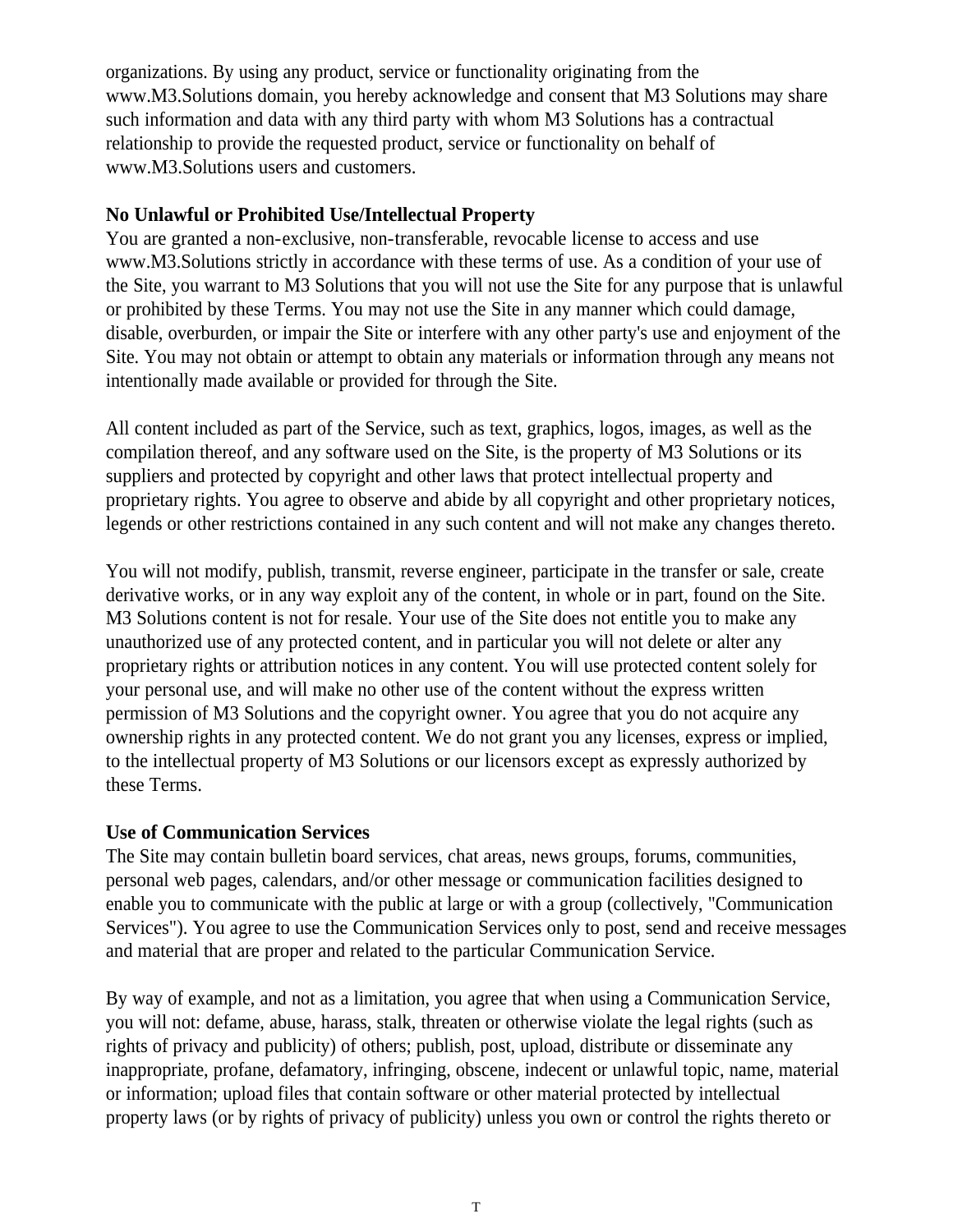have received all necessary consents; upload files that contain viruses, corrupted files, or any other similar software or programs that may damage the operation of another's computer; advertise or offer to sell or buy any goods or services for any business purpose, unless such Communication Service specifically allows such messages; conduct or forward surveys, contests, pyramid schemes or chain letters; download any file posted by another user of a Communication Service that you know, or reasonably should know, cannot be legally distributed in such manner; falsify or delete any author attributions, legal or other proper notices or proprietary designations or labels of the origin or source of software or other material contained in a file that is uploaded; restrict or inhibit any other user from using and enjoying the Communication Services; violate any code of conduct or other guidelines which may be applicable for any particular Communication Service; harvest or otherwise collect information about others, including e-mail addresses, without their consent; violate any applicable laws or regulations.

M3 Solutions has no obligation to monitor the Communication Services. However, M3 Solutions reserves the right to review materials posted to a Communication Service and to remove any materials in its sole discretion. M3 Solutions reserves the right to terminate your access to any or all of the Communication Services at any time without notice for any reason whatsoever.

M3 Solutions reserves the right at all times to disclose any information as necessary to satisfy any applicable law, regulation, legal process or governmental request, or to edit, refuse to post or to remove any information or materials, in whole or in part, in M3 Solutions's sole discretion.

Always use caution when giving out any personally identifying information about yourself or your children in any Communication Service. M3 Solutions does not control or endorse the content, messages or information found in any Communication Service and, therefore, M3 Solutions specifically disclaims any liability with regard to the Communication Services and any actions resulting from your participation in any Communication Service. Managers and hosts are not authorized M3 Solutions spokespersons, and their views do not necessarily reflect those of M3 Solutions.

Materials uploaded to a Communication Service may be subject to posted limitations on usage, reproduction and/or dissemination. You are responsible for adhering to such limitations if you upload the materials.

#### **Materials Provided to www.M3.Solutions or Posted on Any M3 Solutions Web Page**

M3 Solutions does not claim ownership of the materials you provide to www.M3.Solutions (including feedback and suggestions) or post, upload, input or submit to any M3 Solutions Site or our associated services (collectively "Submissions"). However, by posting, uploading, inputting, providing or submitting your Submission you are granting M3 Solutions, our affiliated companies and necessary sublicensees permission to use your Submission in connection with the operation of their Internet businesses including, without limitation, the rights to: copy, distribute, transmit, publicly display, publicly perform, reproduce, edit, translate and reformat your Submission; and to publish your name in connection with your Submission.

No compensation will be paid with respect to the use of your Submission, as provided herein. M3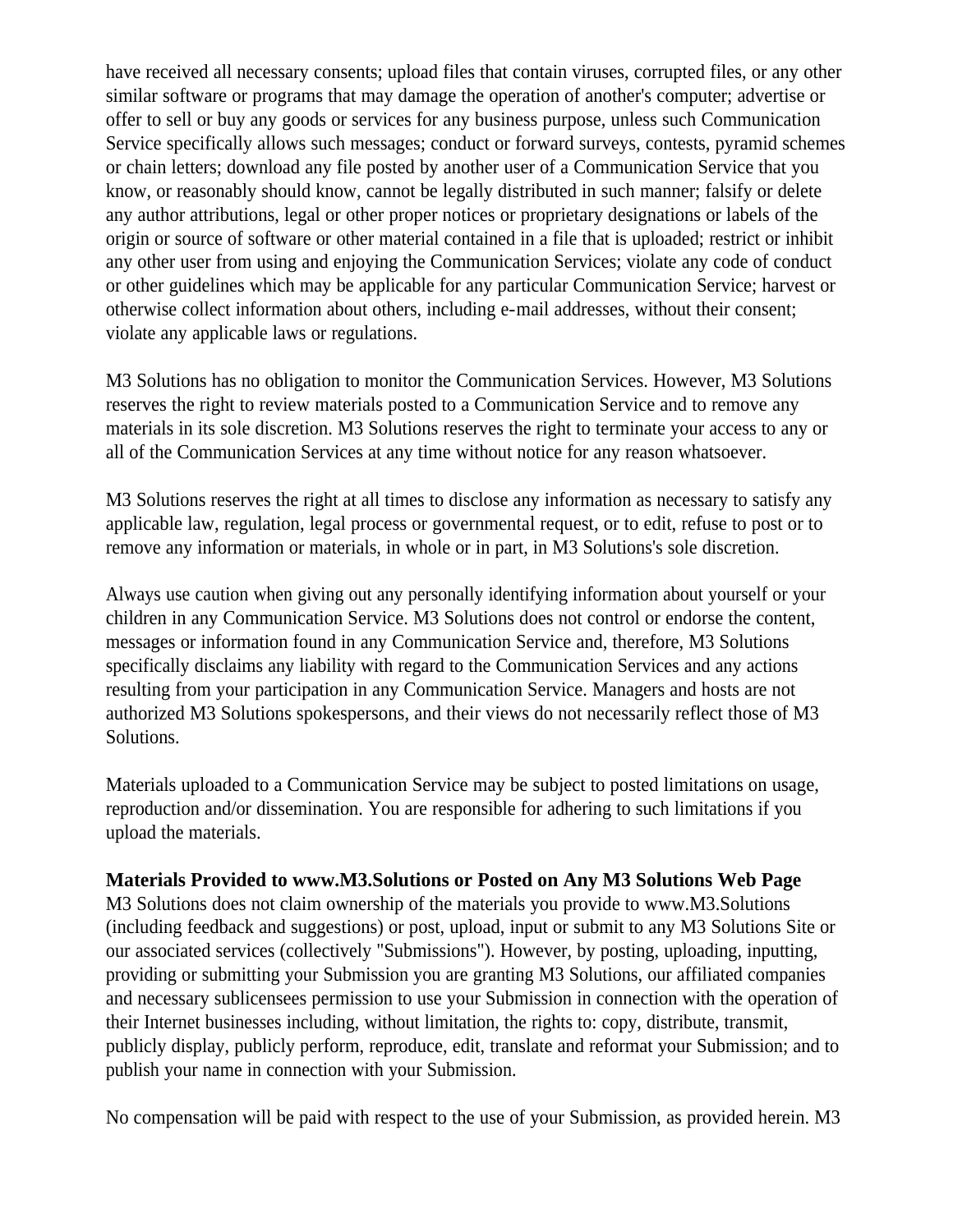Solutions is under no obligation to post or use any Submission you may provide and may remove any Submission at any time in M3 Solutions's sole discretion.

By posting, uploading, inputting, providing or submitting your Submission you warrant and represent that you own or otherwise control all of the rights to your Submission as described in this section including, without limitation, all the rights necessary for you to provide, post, upload, input or submit the Submissions.

#### **Third Party Accounts**

You will be able to connect your M3 Solutions account to third party accounts. By connecting your M3 Solutions account to your third party account, you acknowledge and agree that you are consenting to the continuous release of information about you to others (in accordance with your privacy settings on those third party sites). If you do not want information about you to be shared in this manner, do not use this feature.

#### **International Users**

The Service is controlled, operated and administered by M3 Solutions from our offices within the USA. If you access the Service from a location outside the USA, you are responsible for compliance with all local laws. You agree that you will not use the M3 Solutions Content accessed through www.M3.Solutions in any country or in any manner prohibited by any applicable laws, restrictions or regulations.

#### **Indemnification**

You agree to indemnify, defend and hold harmless M3 Solutions, its officers, directors, employees, agents and third parties, for any losses, costs, liabilities and expenses (including reasonable attorney's fees) relating to or arising out of your use of or inability to use the Site or services, any user postings made by you, your violation of any terms of this Agreement or your violation of any rights of a third party, or your violation of any applicable laws, rules or regulations. M3 Solutions reserves the right, at its own cost, to assume the exclusive defense and control of any matter otherwise subject to indemnification by you, in which event you will fully cooperate with M3 Solutions in asserting any available defenses.

## **Arbitration**

In the event the parties are not able to resolve any dispute between them arising out of or concerning these Terms and Conditions, or any provisions hereof, whether in contract, tort, or otherwise at law or in equity for damages or any other relief, then such dispute shall be resolved only by final and binding arbitration pursuant to the Federal Arbitration Act, conducted by a single neutral arbitrator and administered by the American Arbitration Association, or a similar arbitration service selected by the parties, in a location mutually agreed upon by the parties. The arbitrator's award shall be final, and judgment may be entered upon it in any court having jurisdiction. In the event that any legal or equitable action, proceeding or arbitration arises out of or concerns these Terms and Conditions, the prevailing party shall be entitled to recover its costs and reasonable attorney's fees. The parties agree to arbitrate all disputes and claims in regards to these Terms and Conditions or any disputes arising as a result of these Terms and Conditions, whether directly or indirectly, including Tort claims that are a result of these Terms and Conditions. The parties agree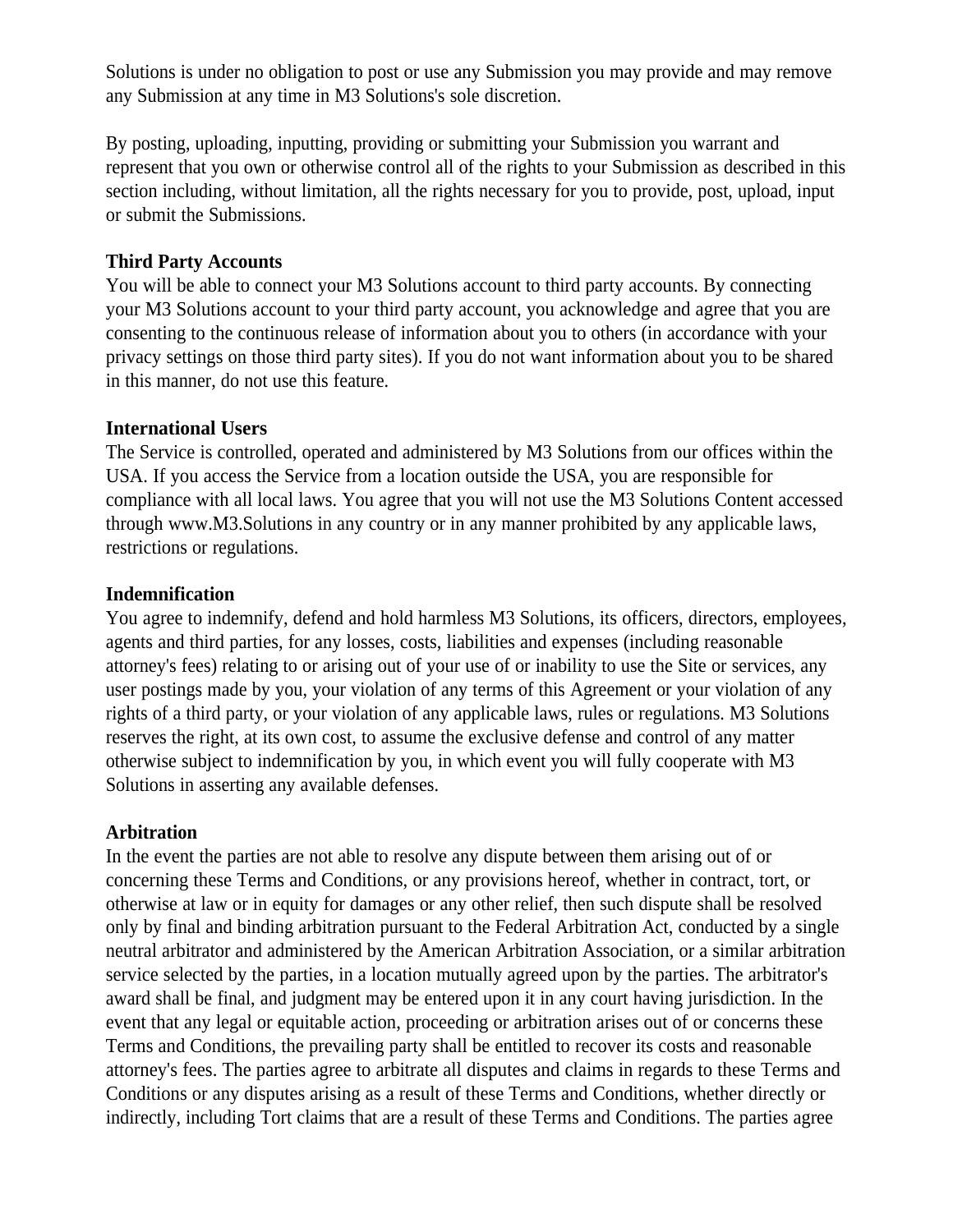that the Federal Arbitration Act governs the interpretation and enforcement of this provision. The entire dispute, including the scope and enforceability of this arbitration provision shall be determined by the Arbitrator. This arbitration provision shall survive the termination of these Terms and Conditions.

## **Class Action Waiver**

Any arbitration under these Terms and Conditions will take place on an individual basis; class arbitrations and class/representative/collective actions are not permitted. THE PARTIES AGREE THAT A PARTY MAY BRING CLAIMS AGAINST THE OTHER ONLY IN EACH'S INDIVIDUAL CAPACITY, AND NOT AS A PLAINTIFF OR CLASS MEMBER IN ANY PUTATIVE CLASS, COLLECTIVE AND/ OR REPRESENTATIVE PROCEEDING, SUCH AS IN THE FORM OF A PRIVATE ATTORNEY GENERAL ACTION AGAINST THE OTHER. Further, unless both you and M3 Solutions agree otherwise, the arbitrator may not consolidate more than one person's claims, and may not otherwise preside over any form of a representative or class proceeding.

#### **Liability Disclaimer**

THE INFORMATION, SOFTWARE, PRODUCTS, AND SERVICES INCLUDED IN OR AVAILABLE THROUGH THE SITE MAY INCLUDE INACCURACIES OR TYPOGRAPHICAL ERRORS. CHANGES ARE PERIODICALLY ADDED TO THE INFORMATION HEREIN. M3 SOLUTIONS, LLC AND/OR ITS SUPPLIERS MAY MAKE IMPROVEMENTS AND/OR CHANGES IN THE SITE AT ANY TIME.

M3 SOLUTIONS, LLC AND/OR ITS SUPPLIERS MAKE NO REPRESENTATIONS ABOUT THE SUITABILITY, RELIABILITY, AVAILABILITY, TIMELINESS, AND ACCURACY OF THE INFORMATION, SOFTWARE, PRODUCTS, SERVICES AND RELATED GRAPHICS CONTAINED ON THE SITE FOR ANY PURPOSE. TO THE MAXIMUM EXTENT PERMITTED BY APPLICABLE LAW, ALL SUCH INFORMATION, SOFTWARE, PRODUCTS, SERVICES AND RELATED GRAPHICS ARE PROVIDED "AS IS" WITHOUT WARRANTY OR CONDITION OF ANY KIND. M3 SOLUTIONS, LLC AND/OR ITS SUPPLIERS HEREBY DISCLAIM ALL WARRANTIES AND CONDITIONS WITH REGARD TO THIS INFORMATION, SOFTWARE, PRODUCTS, SERVICES AND RELATED GRAPHICS, INCLUDING ALL IMPLIED WARRANTIES OR CONDITIONS OF MERCHANTABILITY, FITNESS FOR A PARTICULAR PURPOSE, TITLE AND NON-INFRINGEMENT.

TO THE MAXIMUM EXTENT PERMITTED BY APPLICABLE LAW, IN NO EVENT SHALL M3 SOLUTIONS, LLC AND/OR ITS SUPPLIERS BE LIABLE FOR ANY DIRECT, INDIRECT, PUNITIVE, INCIDENTAL, SPECIAL, CONSEQUENTIAL DAMAGES OR ANY DAMAGES WHATSOEVER INCLUDING, WITHOUT LIMITATION, DAMAGES FOR LOSS OF USE, DATA OR PROFITS, ARISING OUT OF OR IN ANY WAY CONNECTED WITH THE USE OR PERFORMANCE OF THE SITE, WITH THE DELAY OR INABILITY TO USE THE SITE OR RELATED SERVICES, THE PROVISION OF OR FAILURE TO PROVIDE SERVICES, OR FOR ANY INFORMATION, SOFTWARE, PRODUCTS, SERVICES AND RELATED GRAPHICS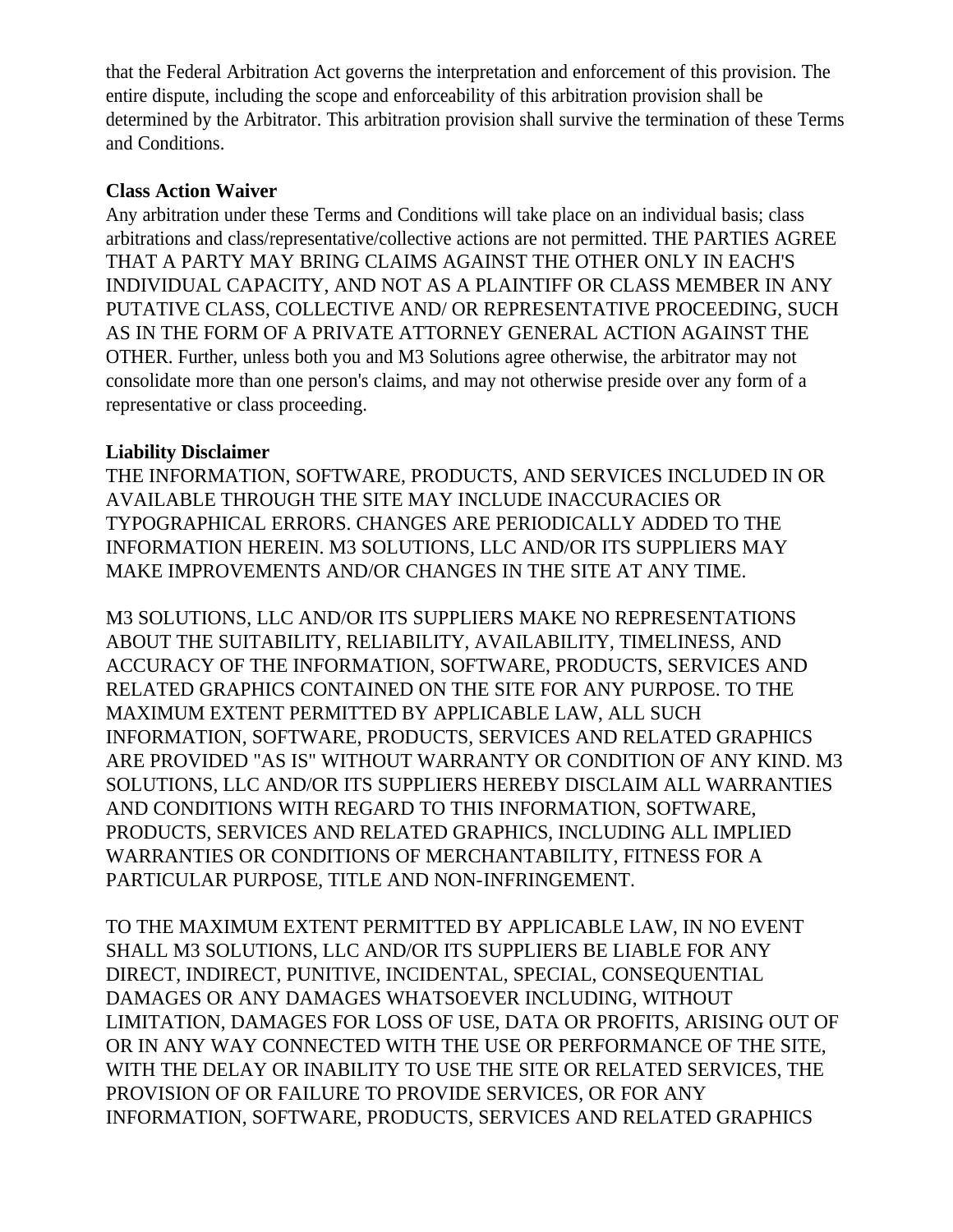OBTAINED THROUGH THE SITE, OR OTHERWISE ARISING OUT OF THE USE OF THE SITE, WHETHER BASED ON CONTRACT, TORT, NEGLIGENCE, STRICT LIABILITY OR OTHERWISE, EVEN IF M3 SOLUTIONS, LLC OR ANY OF ITS SUPPLIERS HAS BEEN ADVISED OF THE POSSIBILITY OF DAMAGES. BECAUSE SOME STATES/JURISDICTIONS DO NOT ALLOW THE EXCLUSION OR LIMITATION OF LIABILITY FOR CONSEQUENTIAL OR INCIDENTAL DAMAGES, THE ABOVE LIMITATION MAY NOT APPLY TO YOU. IF YOU ARE DISSATISFIED WITH ANY PORTION OF THE SITE, OR WITH ANY OF THESE TERMS OF USE, YOUR SOLE AND EXCLUSIVE REMEDY IS TO DISCONTINUE USING THE SITE.

## **Termination/Access Restriction**

M3 Solutions reserves the right, in its sole discretion, to terminate your access to the Site and the related services or any portion thereof at any time, without notice. To the maximum extent permitted by law, this agreement is governed by the laws of the State of Tennessee and you hereby consent to the exclusive jurisdiction and venue of courts in Tennessee in all disputes arising out of or relating to the use of the Site. Use of the Site is unauthorized in any jurisdiction that does not give effect to all provisions of these Terms, including, without limitation, this section.

You agree that no joint venture, partnership, employment, or agency relationship exists between you and M3 Solutions as a result of this agreement or use of the Site. M3 Solutions's performance of this agreement is subject to existing laws and legal process, and nothing contained in this agreement is in derogation of M3 Solutions's right to comply with governmental, court and law enforcement requests or requirements relating to your use of the Site or information provided to or gathered by M3 Solutions with respect to such use. If any part of this agreement is determined to be invalid or unenforceable pursuant to applicable law including, but not limited to, the warranty disclaimers and liability limitations set forth above, then the invalid or unenforceable provision will be deemed superseded by a valid, enforceable provision that most closely matches the intent of the original provision and the remainder of the agreement shall continue in effect.

Unless otherwise specified herein, this agreement constitutes the entire agreement between the user and M3 Solutions with respect to the Site and it supersedes all prior or contemporaneous communications and proposals, whether electronic, oral or written, between the user and M3 Solutions with respect to the Site. A printed version of this agreement and of any notice given in electronic form shall be admissible in judicial or administrative proceedings based upon or relating to this agreement to the same extent and subject to the same conditions as other business documents and records originally generated and maintained in printed form. It is the express wish to the parties that this agreement and all related documents be written in English.

## **Changes to Terms**

M3 Solutions reserves the right, in its sole discretion, to change the Terms under which www.M3.Solutions is offered. The most current version of the Terms will supersede all previous versions. M3 Solutions encourages you to periodically review the Terms to stay informed of our updates.

## **Contact Us**